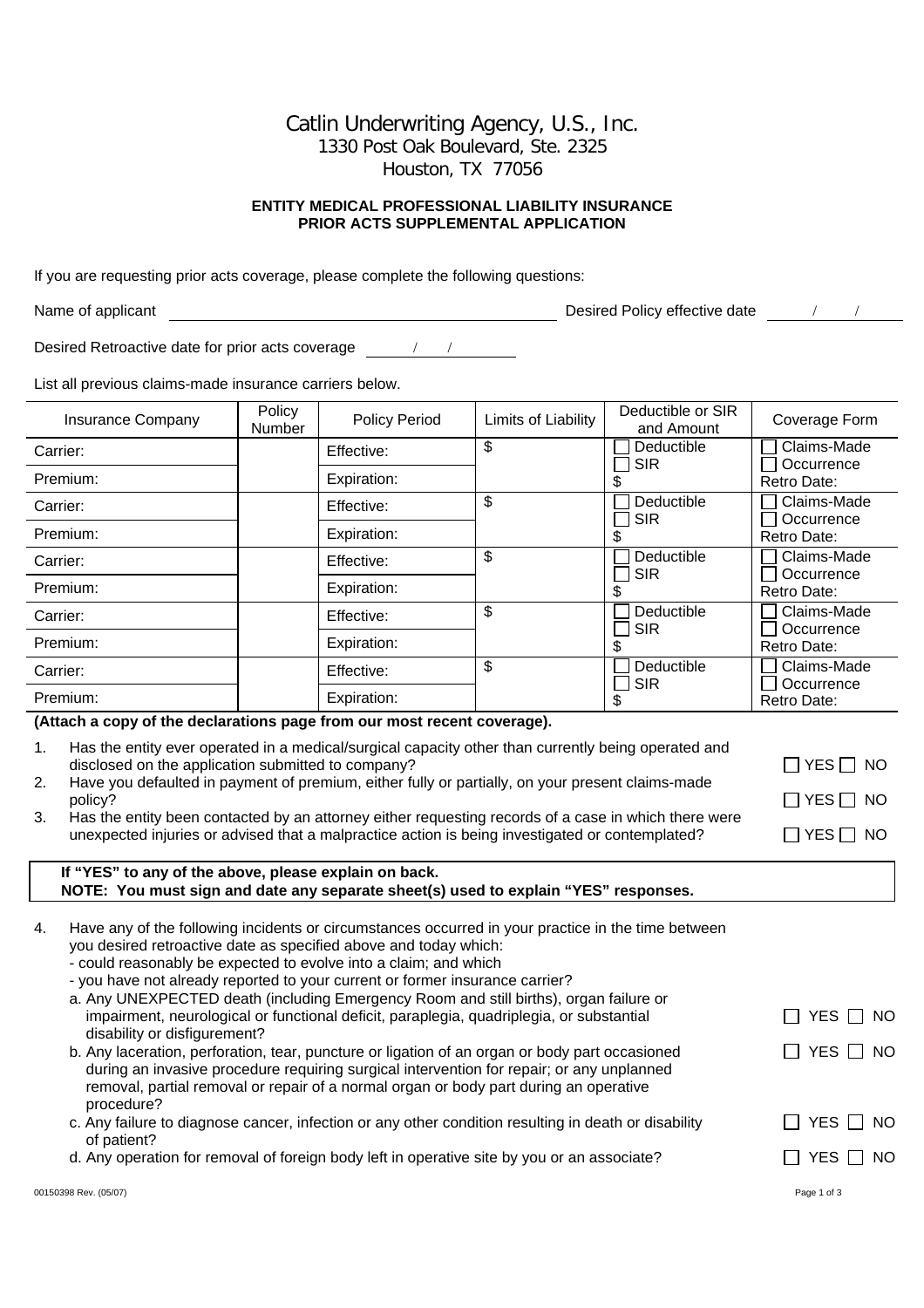| e. Any diagnostic or operative complications resulting from prescribing of (1) an improper                                                                        | $\Box$ YES $\Box$ NO |
|-------------------------------------------------------------------------------------------------------------------------------------------------------------------|----------------------|
| medication or (2) an improper dosage of a proper medication?<br>f. Any acute myocardial infarction or cerebral vascular accident during or within 48 hours of     | $\Box$ YES $\Box$ NO |
| elective surgery or other major diagnostic or therapeutic procedure?<br>g. Any pathology and/or operative reports which do not match, including pre- and post- op | $\Box$ YES $\Box$ NO |
| diagnosis (major discrepancy)?                                                                                                                                    |                      |

 **Any "YES" answers to Question 5 should be listed on back and a notice of claims sent to your present insurer with copies attached to this application.** 

| <b>PATIENT NAME</b> | <b>DATE OF INCIDENT</b> |  | DATE CLAIM NOTICE SENT TO<br><b>INSURANCE CARRIER</b> |  |
|---------------------|-------------------------|--|-------------------------------------------------------|--|
|                     |                         |  |                                                       |  |
|                     |                         |  |                                                       |  |
|                     |                         |  |                                                       |  |
|                     |                         |  |                                                       |  |
|                     |                         |  |                                                       |  |
|                     |                         |  |                                                       |  |
|                     |                         |  |                                                       |  |
|                     |                         |  |                                                       |  |
|                     |                         |  |                                                       |  |
|                     |                         |  |                                                       |  |

The insurer relies upon all of the information contained in this supplemental application to be true and complete to the best of your knowledge and recollection. You hereby warrant and represent that you have disclosed all pertinent information and relevant facts regarding this subject. You further warrant and represent that all claims and potential claims disclosed herein have been reported to your present professional liability insurer and therefore will not constitute a claims and potential claims disclosed herein have been reported to your present professional liability insurer and therefore will not constitute a claim under any subsequent policy issued as a result of this application. Further, any such policy issued will exclude coverage for any actual or potential claims which are known, or reasonably should have been known, to you and which have or have not been reported to your present or former insurance carriers.

You understand and agree that the insurer may contest the validity of any claim or the contract of insurance if you have misstated or misrepresented any material facts upon which the insurer has relied in making a decision to insure you for prior acts coverage.

Signature Date Date Date